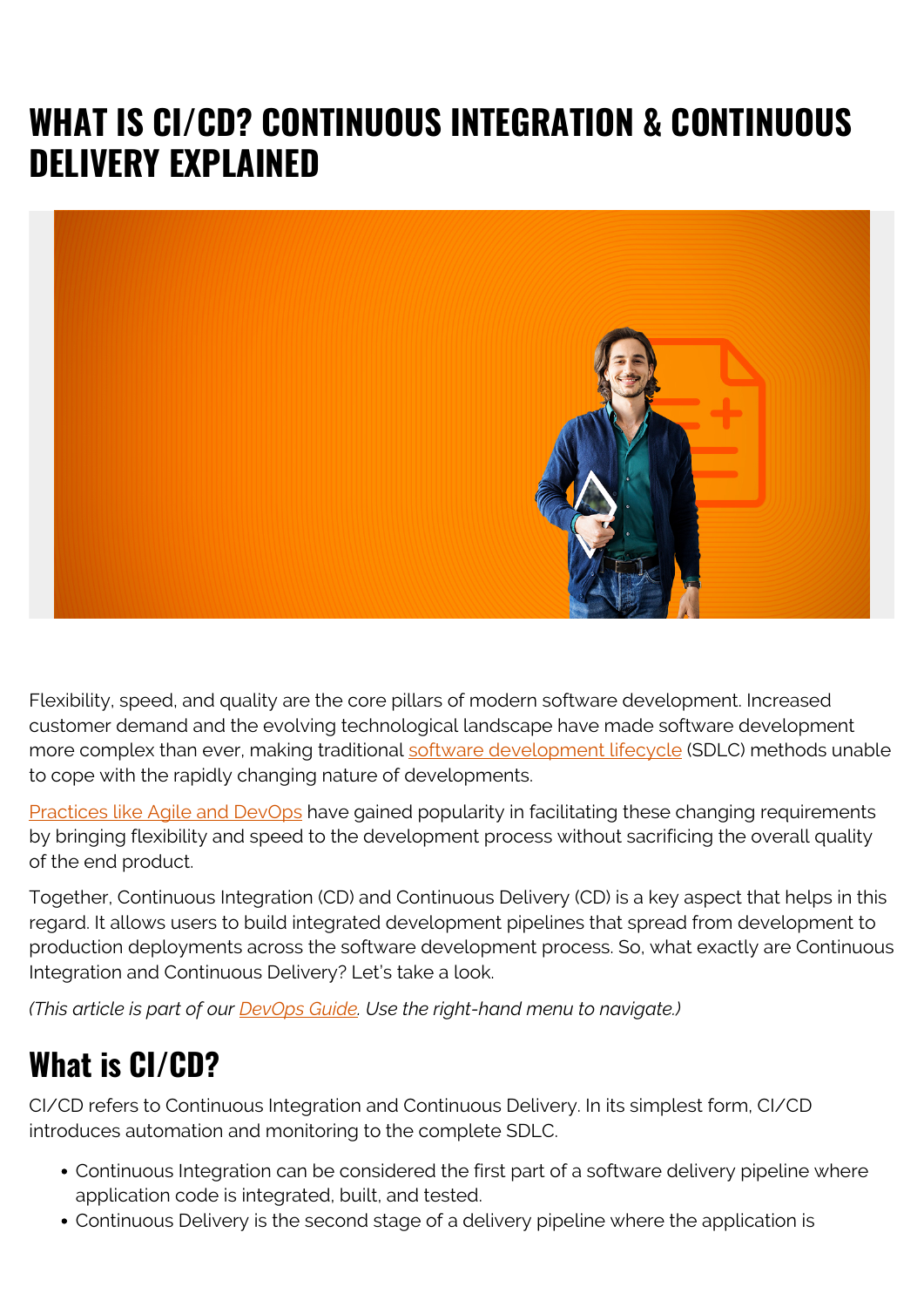deployed to its production environment to be utilized by the end-users.

Let's deep dive into CI and CD in the following sections.

#### **What is Continuous Integration?**

Modern software development is a team effort with multiple developers working on different areas, features, or [bug fixes](https://blogs.bmc.com/blogs/patch-hotfix-coldfix-bugfix/) of a product. All these code changes need to be combined to release a single end product. However, manually integrating all these changes can be a near-impossible task, and there will inevitably be conflicting code changes with developers working on multiple changes.

Continuous Integrations offer the ideal solution for this issue by allowing developers to continuously push their code to the [version control system \(VCS\).](https://blogs.bmc.com/blogs/devops-source-version-control/) These changes are validated, and new builds are created from the new code that will undergo [automated testing](https://blogs.bmc.com/blogs/testing-automation/).

This testing will typically include unit and integration tests to ensure that the changes do not cause any issues in the application. It also ensures that all code changes are properly validated, tested, and immediate feedback is provided to the developer [from the pipeline](https://blogs.bmc.com/blogs/deployment-pipeline/) in the event of an issue enabling them to fix that issue quickly.

This not only increases the quality of the code but also provides a platform to quickly identify code errors with a shorter automated feedback cycle. Another benefit of Continuous Integrations is that it ensures all developers have the latest codebase to work on as code changes are quickly merged, further mitigating merge conflicts.

The end goal of the continuous integration process is to create a deployable artifact.

#### **What is Continuous Delivery?**

Once a deployable artifact is created, the next stage of the software development process is to deploy this artifact to the production environment. Continuous delivery comes into play to address this need by [automating the entire delivery process](https://blogs.bmc.com/blogs/deployment-pipeline/).

Continuous Delivery is responsible for the application deployment as well as infrastructure and configuration changes, monitoring and maintaining the application. CD can extend its functionally to include operational responsibilities such as *infrastructure management* using automation tools such as:

- Terraform
- Ansible
- Chef
- Puppet

Continuous Delivery also supports multi-stage deployments where artifacts are moved through different stages like staging, pre-production, and finally to production with additional testing and verifications at each stage. These additional testing and verification further increase the reliability and robustness of the application.

### **Why we need CI/CD**

CI/CD is the backbone of all modern software developments allowing organizations to develop and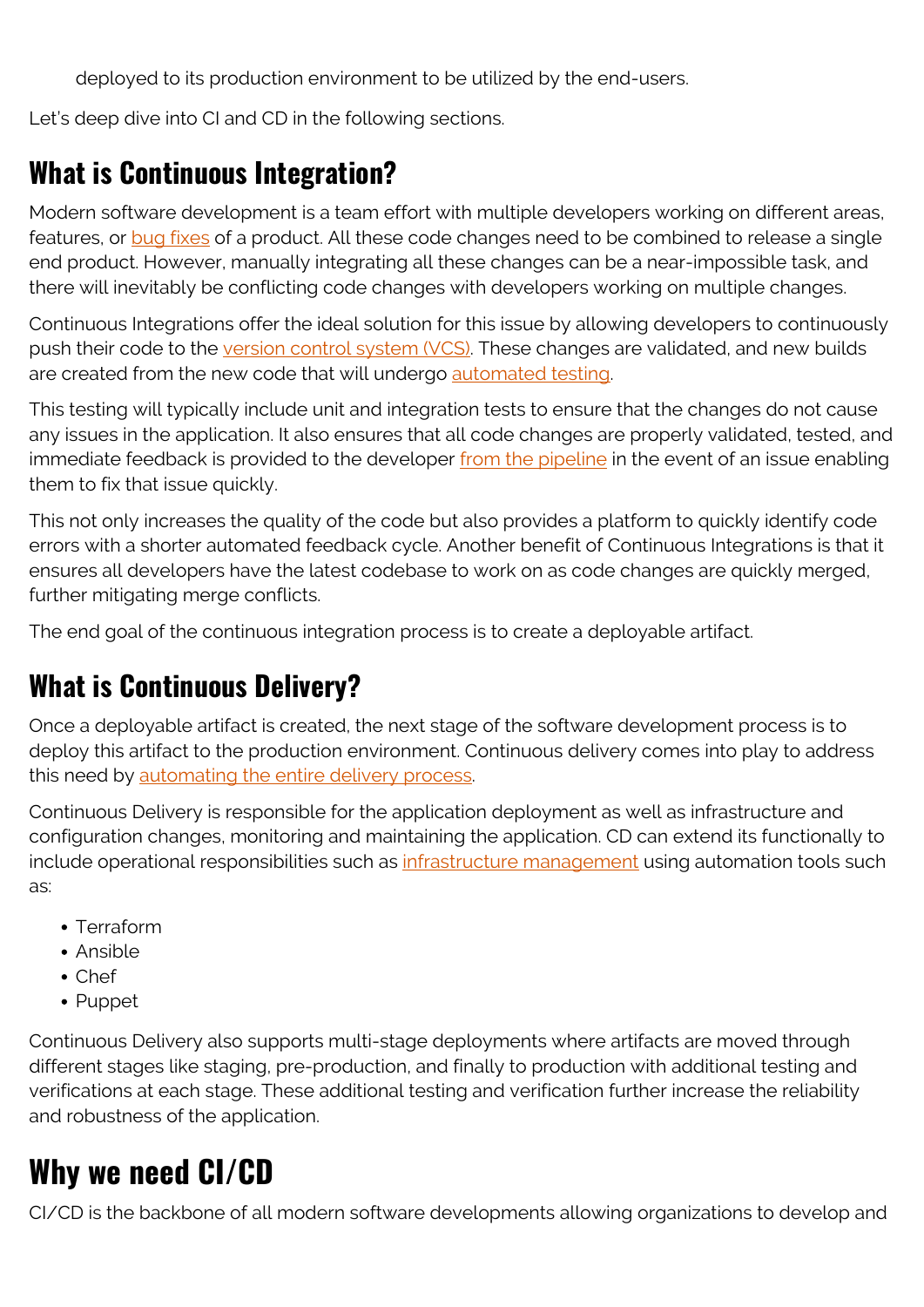deploy software quickly and efficiently. It offers a unified platform to integrate all aspects of the SDLC, including separate tools and platforms from source control, testing tools to infrastructure modification, and [monitoring tools.](https://blogs.bmc.com/blogs/devops-monitoring-telemetry/)

A properly configured CI/CD pipeline allows organizations to adapt to changing consumer needs and technological innovations easily. In a traditional development strategy, fulfilling changes requested by clients or adapting new technology will be a long-winded process. Moreover, the consumer need may also have shifted when the organization tries to adapt to the change. Approaches like DevOps with CI/CD solve this issue as CI/CD pipelines are much more flexible.

For example: suppose there is a consumer requirement that is not currently addressed with a DevOps approach. In that case, it can be quickly identified, analyzed, developed, and deployed to the software product in a relatively short amount of time without disrupting the normal development flow of the application.

Another aspect is that CI/CD enables quick deployment of even small changes to the end product, quickly addressing user needs. It not only resolves user needs but also provides visibility of the development process to the end-user. End-users can see that the product grows with frequent deployments related to bug fixes or new features.

This is in stark contrast with traditional approaches like the [waterfall model](https://blogs.bmc.com/blogs/agile-vs-waterfall/), where the end-users only see the final product after the complete development is done.

# **CI/CD today**

CI/CD has come a long way since its inception, where it began only as a platform to support application delivery. Now it has evolved to support other aspects, such as:

- [Database DevOps,](https://blogs.bmc.com/blogs/database-devops/) where database changes are continuously delivered.
- [GitOps](https://blogs.bmc.com/blogs/gitops-cloud-native-app-delivery/), where infrastructure is defined in a declarative version-controlled manner to be managed via CI/CD pipelines.

Thus, users can integrate almost all aspects of the software delivery into Continuous Integration and Continuous Delivery. Furthermore, CI/CD can also extend itself to **[DevSecOps](https://blogs.bmc.com/blogs/devops-devsecops/)**, where security testing such as vulnerability scans, configuration policy enforcements, network monitoring, etc., can be directly integrated into CI/CD pipelines.

## **CI/CD pipeline & workflows**

CI/CD pipeline is a software delivery process created through Continuous Integration and Continuous Delivery platforms. The complexity and the stages of the CI/CD pipeline vary depending on the development requirements.

Properly [setting up CI/CD pipeline](https://blogs.bmc.com/blogs/ci-cd-pipeline-setup/) is the key to benefitting from all the advantages offered by CI/CD. One pipeline might have a multi-stage deployment strategy that delivers [software as](https://blogs.bmc.com/blogs/devops-container-pipeline/) [containers](https://blogs.bmc.com/blogs/devops-container-pipeline/) to a multi-cloud Kubernetes cluster, and another may be a simple pipeline that builds, tests, and deploys the application as a [serverless function.](https://blogs.bmc.com/blogs/serverless-architecture/)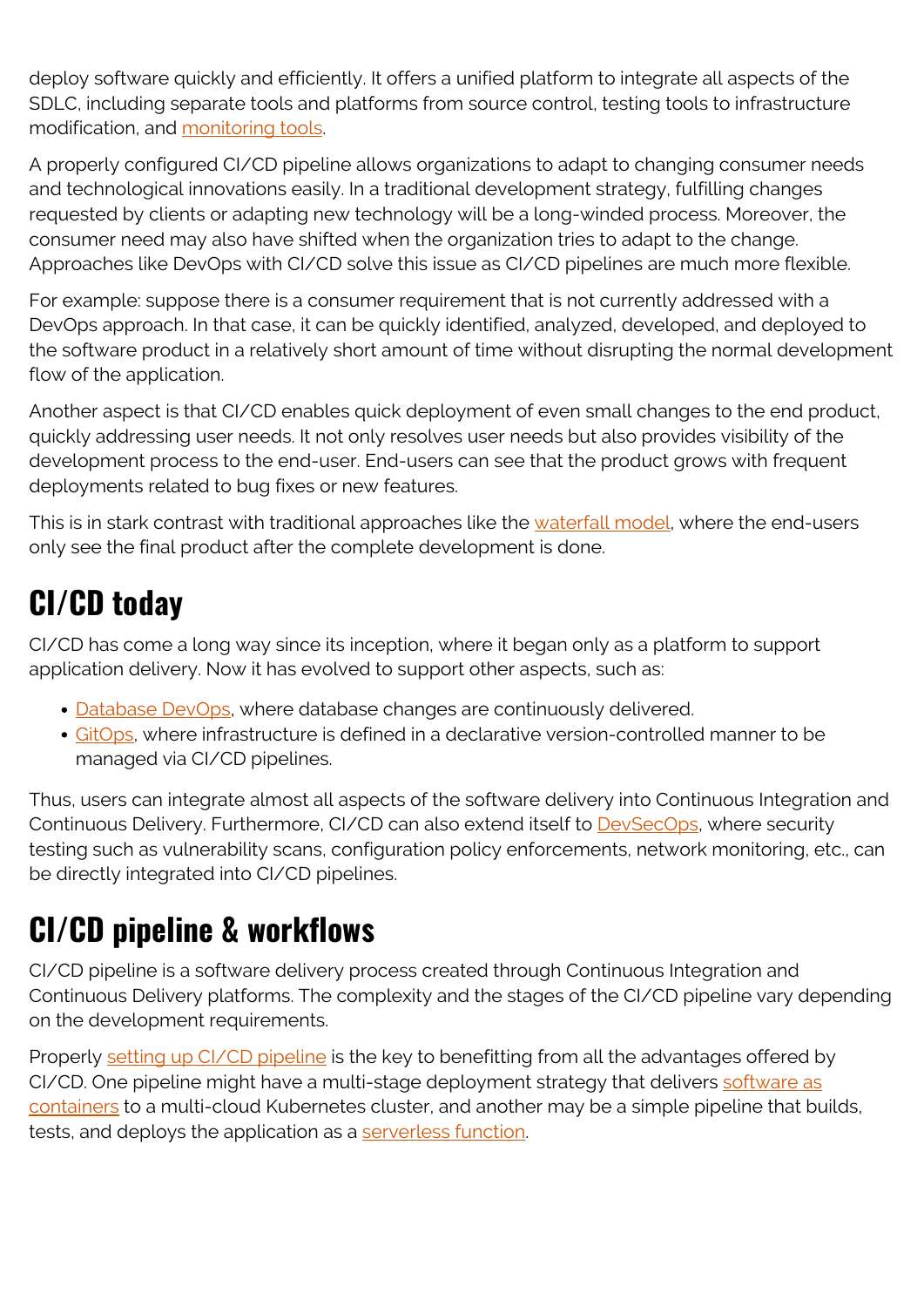#### bmc

Continuous Integration and Continuous Delivery (CI/CD) Pipeline



pipeline can be broken down into the following stages:

- 1. **Development.** This stage is where the development happens, and the code is merged to a version control repository and validated.
- 2. **Build.** The application is built using the validated code, and this artifact is used for testing.
- 3. **Testing.** Usually, the built artifact is deployed to a test environment, and extensive tests are carried out to ensure the functionality of the application.
- 4. **Deploy.** This is the final stage of the pipeline, where the tested application is deployed to the production environment.

All the above stages are continuously monitored for any errors and quickly notified to the relevant parties.

## **Advantages of Continuous Integration & Delivery**

CI/CD undoubtedly increases the speed and the efficiency of the software development process while providing a top-down view of all the tasks involved in the delivery process. On top of that, CI/CD will have the following benefits reaching all aspects of the organization..

- **Improve developer and QA productivity** by introducing automated validations, builds, and testing
- **Save time and resources** by automating mundane and repeatable tasks
- **Improve overall code quality**
- **Increase the feedback cycles** [with each stage](https://blogs.bmc.com/blogs/devops-feedback-loops/) and the process in the pipeline being continuously monitored
- **Reduce the bugs or defects** in the system
- **Provide the ability to support other areas of application delivery**, such as database and infrastructure changes directly through the pipeline
- **Support varying architectures and platforms** from traditional server-based deployment to container and serverless architectures
- **Ensure the application's reliability**, thanks to the ability to monitor the application in the production environment with continuous monitoring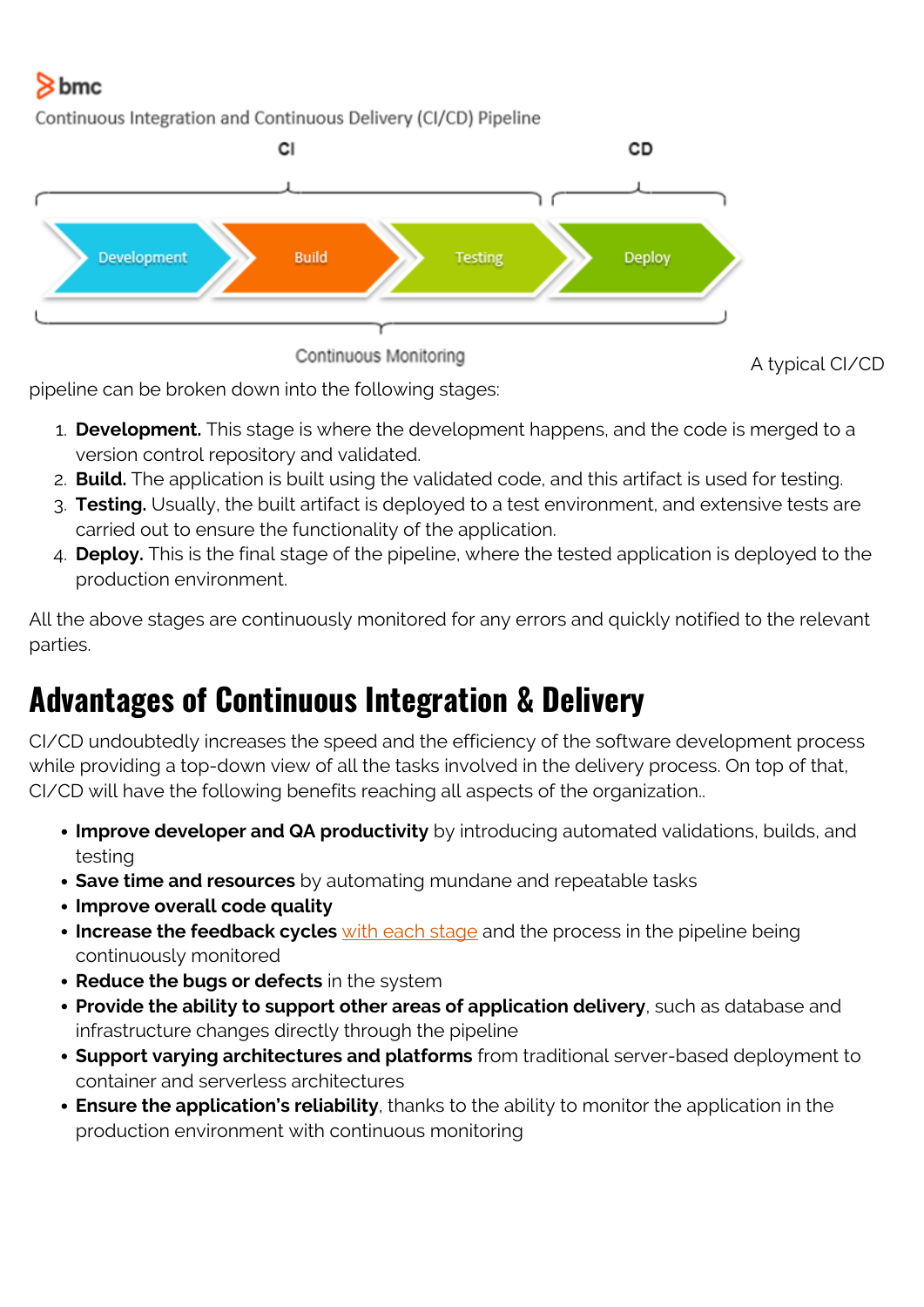# **CI/CD tools & platforms**

When it comes to CI/CD tools and platforms, there are many choices ranging from simple CI/CD platforms to specialized tools that support a specific architecture. There are even tools and services directly available through source control systems. Let's look at some of the popular CI/CD tools and platforms.

#### **Continuous Integration tools & platforms**

- Jenkins
- TeamCity
- Travis CI
- $\bullet$  Bamboo
- CircleCI

#### **Continuous Delivery tools & platforms**

- ArgoCD
- JenkinsX
- FluxCD
- $\bullet$  GoCD
- Spinnaker
- Octopus Deploy

#### **Cloud-Based CI/CD**

- Azure DevOps
- Google Cloud Build
- AWS CodeBuild/CodeCommit/CodeDeploy
- GitHub Actions
- GitLab Pipelines
- Bitbucket Pipelines

# **Summing up CI/CD**

Continuous Integration and Continuous Delivery have become an integral part of most software development lifecycles. With continuous development, testing, and deployment, CI/CD has enabled faster, more flexible development without increasing the workload of development, quality assurance, or the operations teams.

Today, CI/CD has evolved to support all aspects of the delivery pipelines, thus also facilitating new paradigms such as GitOps, Database DevOps, DevSecOps, etc.—and we can expect more to come.

# **BMC supports Enterprise DevOps**

From legacy systems to cloud software, BMC supports DevOps across the enter enterprise. Learn more about **Enterprise DevOps**.